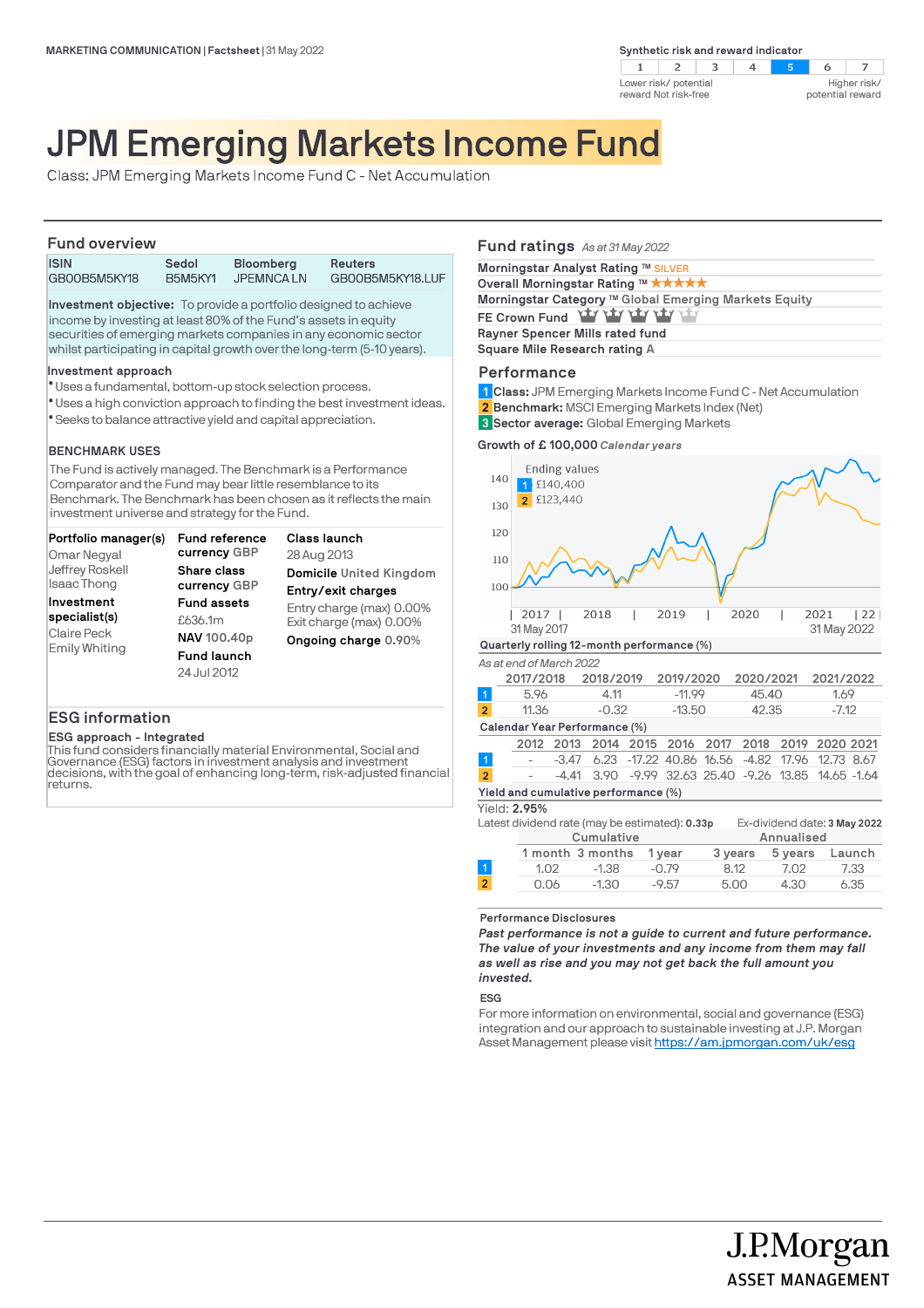## **Portfolio analysis**

| <b>Measurement</b>        | 3 years | 5 years |
|---------------------------|---------|---------|
| Correlation               | 0.94    | 0.92    |
| Alpha (%)                 | 2.97    | 2.61    |
| Beta                      | 0.97    | 0.91    |
| Annualised volatility (%) | 14.29   | 12.67   |
| Sharpe ratio              | 0.50    | 0.61    |
| Tracking error (%)        | 4.97    | 5.05    |
| Information ratio         | 0.61    | 0.48    |

## **Holdings**

| Top 10                      | Sector                        | % of assets |
|-----------------------------|-------------------------------|-------------|
| <b>Taiwan Semiconductor</b> | Information Technology        | 7.8         |
| Samsung Electronics         | Information Technology        | 6.5         |
| Infosys                     | Information Technology        | 3.9         |
| China Construction Bank     | Financials                    | 3.7         |
| Wal-Mart                    | <b>Consumer Staples</b>       | 3.4         |
| Grupo Financiero Banorte    | Financials                    | 3.0         |
| Bank Rakyat Indonesia       | Financials                    | 2.9         |
| NetEase                     | Communication<br>Services     | 2.9         |
| Haier Smart Home            | <b>Consumer Discretionary</b> | 2.7         |
| China Merchants Bank        | Financials                    | 2.6         |

| Regions (%)   |      | Compared to benchmark |
|---------------|------|-----------------------|
| China         | 30.4 | $+1.7$                |
| Taiwan        | 21.3 | $+5.7$                |
| Mexico        | 8.9  | $+6.7$                |
| Korea         | 7.3  | $-5.4$                |
| Hong Kong     | 7.1  | $+5.1$                |
| India         | 6.8  | $-6.0$                |
| Indonesia     | 5.1  | $+3.2$                |
| South Africa  | 4.4  | $+0.7$                |
| <b>Brazil</b> | 3.5  | $-2.1$                |
| Poland        | 1.2  | $+0.5$                |
| Others        | 2.0  | $-12.1$               |
| Cash          | 2.0  | $+2.0$                |

| Sectors (%)                   |      | Compared to benchmark |
|-------------------------------|------|-----------------------|
| Information Technology        | 30.5 | $+9.3$                |
| Financials                    | 29.5 | $+7.7$                |
| <b>Consumer Staples</b>       | 11.6 | $+5.6$                |
| Consumer Discretionary        | 11.3 | $-1.5$                |
| <b>Communication Services</b> | 7.5  | $-2.7$                |
| Industrials                   | 2.9  | $-2.6$                |
| Energy                        | 2.0  | $-3.0$                |
| <b>Real Estate</b>            | 1.4  | $-0.7$                |
| Utilities                     | 0.7  | $-2.0$                |
| <b>Materials</b>              | 0.6  | $-8.5$                |
| <b>Health Care</b>            | 0.0  | $-3.6$                |
| Cash                          | 2.0  | $+2.0$                |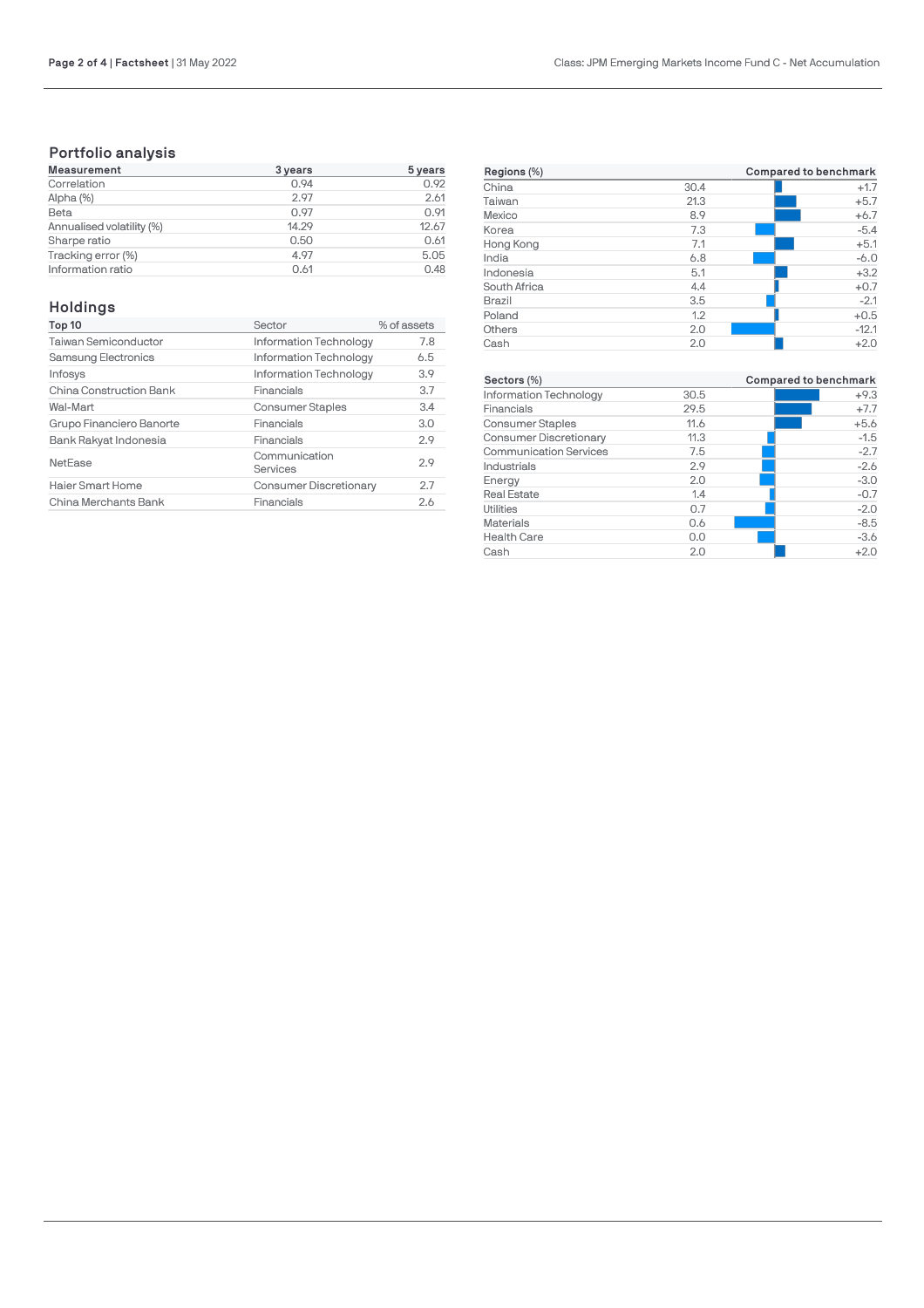### **Key risks**

The Fund is subject to **Investment risks** and **Other associated risks** from the techniques and securities it uses to seek to achieve its objective. The table on the right explains how these risks relate to each other and the **Outcomes to the Shareholder** that could affect an investment in the Fund. Investors should also read [Risk Descriptions](https://am.jpmorgan.com/gb/en/asset-management/adv/products/fund-explorer/oeics) in the

Prospectus for a full description of each risk.

**Investment risks** *Risks from the Fund´s techniques and securities.*

| <b>Techniques</b><br>Hedging | <b>Securities</b><br>China<br>Debt securities<br>- Investment grade<br>debt<br>- Below investment<br>grade debt<br>- Unrated debt | <b>Emerging markets</b><br>Equities<br>Participation notes<br>Smaller companies<br>UCITS, UCIs and ETFs |
|------------------------------|-----------------------------------------------------------------------------------------------------------------------------------|---------------------------------------------------------------------------------------------------------|
|                              |                                                                                                                                   |                                                                                                         |

**Other associated risks** *Further risks the Fund is exposed to from its use of the techniques and securities above.*

| Currency | Liquidity | Market |
|----------|-----------|--------|
|          |           |        |

### **Outcomes to the Shareholder** *Potential impact of the risks above*

| Loss                | <b>Volatility</b>   | Failure to meet the |
|---------------------|---------------------|---------------------|
| Shareholders        | Shares of the       | Fund's objective.   |
| could lose some or  | Fund will fluctuate |                     |
| all of their money. | in value.           |                     |

### **General Disclosures**

**Before investing, obtain and review the current Prospectus, Key Investor Information Document (KIID) and the Key Features Document/Terms & Conditions for this fund which are available in English from JPMorgan Asset Management (UK) Limited or at [https://am.jpmorgan.com](https://am.jpmorgan.com/).** 

This material should not be considered as advice or an investment recommendation. Fund holdings and performance are likely to have changed since the report date. No provider of information presented here, including index and ratings information, is liable for damages or losses of any type arising from use of their information. No warranty of accuracy is given and no liability in respect of any error or omission is accepted.

To the extent permitted by applicable law, we may record telephone calls and monitor electronic communications to comply with our legal and regulatory obligations and internal policies. Personal data will be collected, stored and processed by J.P. Morgan Asset Management in accordance with our EMEA Privacy Policy

[www.jpmorgan.com/emea-privacy-policy](https://www.jpmorgan.com/emea-privacy-policy) For additional information on the fund's target market please refer to

the Prospectus. **Synthetic risk and reward indicator** Based on share class volatility for the past 5 years. See Key Investor Information Document (KIID) for details.

#### **Performance information**

Source: J.P.Morgan Asset Management. Share class performance shown is based on the quoted price of the share class, assumes any net income was reinvested, and includes ongoing charges but not any entry or exit fees.

Indices do not include fees or operating expenses and you cannot invest in them.

The Yield reflects net distributions declared over the past 12 months as a percentage of the quoted price at the date shown. It does not include the Entry charge and investors may be subject to tax on their distributions. Where a portion of the fund's expenses are charged to capital this has the effect of increasing the distribution for the year and constraining the fund's capital performance to an equivalent extent.

The performance shown prior the launch date of this share class relates to the A share class. The A share class performance has not been amended or simulated to adjust for the lower ongoing fees of

### the C share class. **Information Sources**

Fund information, including performance calculations and other data, is provided by J.P. Morgan Asset Management (the marketing name for the asset management businesses of JPMorgan Chase & Co and its affiliates worldwide).

**All data is as at the document date unless indicated otherwise.** © 2022 Morningstar. All Rights Reserved. The information contained [herein: \(1\) is proprietary to Mo](https://am.jpmorgan.com/)rningstar; (2) may not be copied or distributed; and (3) is not warranted to be accurate, complete or timely. Neither Morningstar nor its content providers are responsible for any damages or losses arising from any use of this information.

Benchmark Source: MSCI. Neither MSCI nor any other party involved in or related to compiling, computing or creating the MSCI data makes any express or implied warranties or representations with respect to such data (or the results to be obtained by the use thereof), and all such parties hereby expressly disclaim all warranties of originality, accuracy, completeness, merchantability or fitness for a particular purpose with respect to any of such data. Without limiting any of the foregoing, in no event shall MSCI, any of its affiliates or any third party involved, in or related to compiling, computing, or creating the data [have any liability for any direct, indirect, sp](https://www.jpmorgan.com/emea-privacy-policy)ecial, punitive, consequential or any other damages (including lost profits) even if notified of the possibility of such damages. No further distribution or dissemination of the MSCI data is permitted without MSCI's express written consent.

#### **Issuer**

JPMorgan Asset Management (UK) Limited Registered address: 25 Bank Street, Canary Wharf, London E14 5JP, United Kingdom. Authorised and regulated by the Financial Conduct Authority. Registered in England No. 01161446.

### **Definitions**

**NAV** Net Asset Value of a fund's assets less its liabilities per Share. **Quoted Price** The single price at which all client orders are executed.

**Morningstar Analyst Rating ™** Morningstar's forward looking fund rating.

**Overall Morningstar Rating ™** assessment of a fund's past performance, based on both return and risk and shows how similar investments compare with their competitors. Investment decisions should not be based on a high rating alone.

**FE Crown rating** are quantitative ratings ranging from one to five designed to help investors identify funds which have displayed superior performance in terms of stockpicking, consistency and risk control.

FE Crown Fund Ratings are however purely quantitative and backward looking, and, as such, cannot offer any certainty about the future.

FE Trustnet crown rating as at 31 May 2022.

**Rayner Spencer Mills rated fund** rating as at 31 May 2022.

Uses both a qualitative and quantitative assessment of the funds. The fund is simply rated or not. **Square Mile Research rating** as at 31 May 2022.

A Square Mile Fund Rating denotes a fund that is truly "best in class". Put simply, a Square Mile Fund Rating is only given to a fund that we are prepared to recommend to our clients. Fund managers do not pay for our ratings; they cannot be purchased and are only achieved by the "best-in-class" funds.

The funds we recommend are each assigned a rating – A, AA, AAA or R – reflecting Square Mile's conviction in each fund's ability to deliver on expectations. These simple ratings are the result of exhaustive and detailed qualitative research, backed up by quantitative analysis. "AAA" represents the very highest level of conviction in a fund and its manager, and is a practical demonstration of our belief in the longterm consistent delivery of the fund's objectives.

Our team of investment research analysts also works to identify newer or untested funds or managers that have real potential to deliver their stated objectives. In these circumstances, we are not in